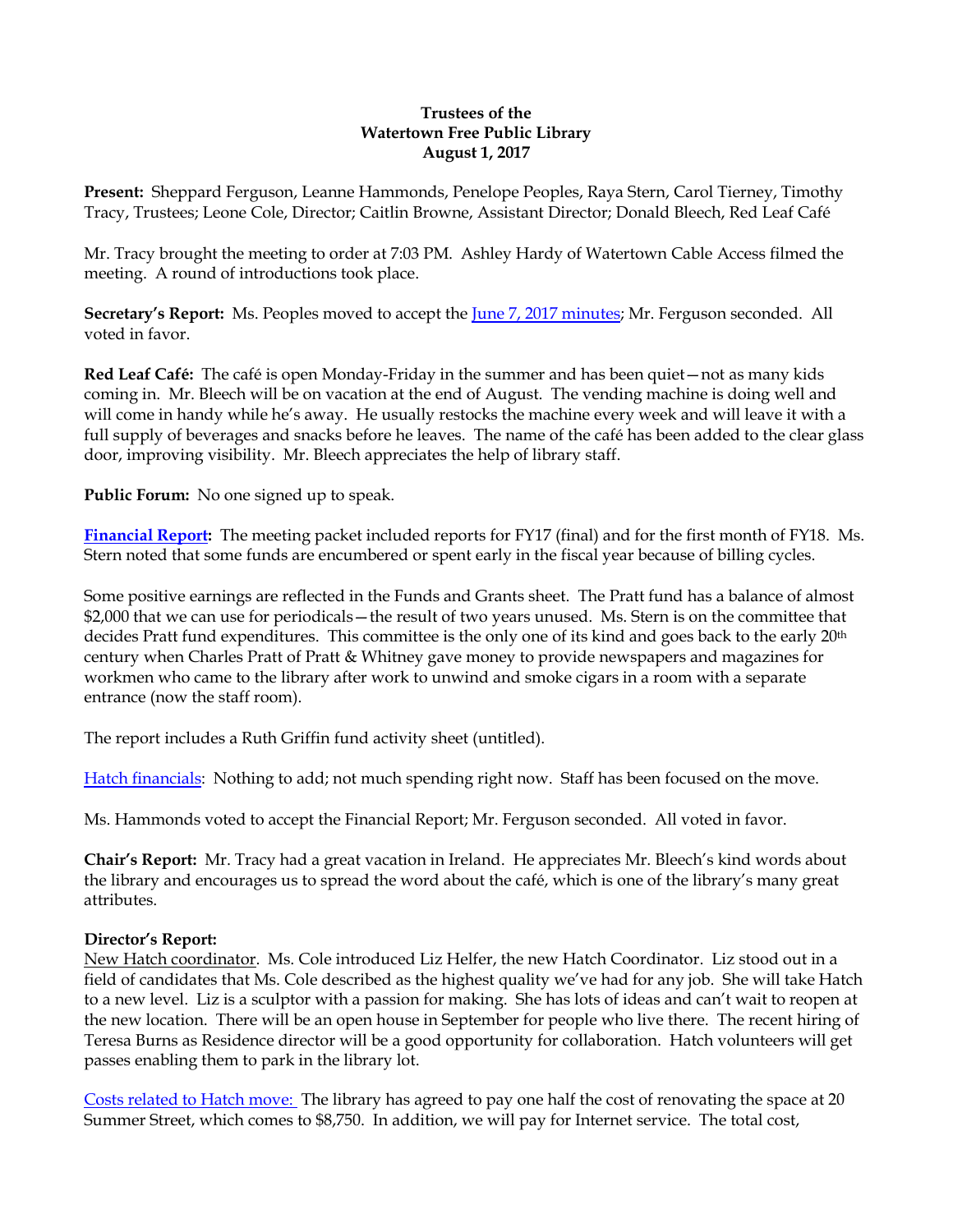including a year of Internet plus installation, will be \$10,467.20. Ms. Cole proposes that we cover these costs with \$5,000 from the Ruth Griffin fund and \$5,467.20 from the unrestricted Special Gifts fund. Ms. Stern moved to approve the requested expenditures; Ms. Peoples seconded. All voted in favor.

[Collection Development Policy:](http://ci.watertown.ma.us/DocumentCenter/View/23259) Proposed additions/changes pertain to the acquisition of new material types, particularly digital. These changes are necessitated by increased collection in the digital realm.

The WFPL Mission Statement, reproduced in this policy, will be updated with the current version adopted.

A few questions about the policy in general were raised and answered:

- The library will accept a copy of a lost book from a patron.
- We will buy almost anything in response to a patron request. An exception might be an obscure academic title.
- We have had no requests for reconsideration of a book in the last ten years. Requests used to be more common, every few years. The last involved a Beatrix Potter book objected to on grounds that it was racist.

No changes to the Local History Policy were recommended, but Ms. Peoples suggested a couple of copy edits. Ms. Stern moved to accept proposed modifications to the Collection Development Policy; Ms. Peoples seconded. All voted in favor.

# **[New Business:](http://ci.watertown.ma.us/DocumentCenter/View/23262)**

Computer policies and wait time: Ms. Hammonds has heard complaints about the order in which people are booted off computers. Sessions are 30 minutes long and extended automatically as long as no one is waiting for a computer. If one or more patrons are waiting, the person closest to the 30-minute limit gets the boot even if it's their first session, while others may sit for hours without having to give up their seat. As the system is currently designed, time doesn't accumulate beyond the half-hour so there's no way to identify multi-session users. Could an upgrade of the software address this? Ms. Cole will ask the vendor. Sometimes it's awkward to wait hovering over people. It might help to have a monitor showing when the next computer will be available.

All gender bathroom. The second floor men's room now accommodates all genders. Ms. Hammonds heard from a patron who felt that this should have been considered as a policy issue. The library has had a few other complaints but mostly positive feedback on the change. The Trustees were in agreement that it is not a matter of policy.

Trustee book recommendations: Mr. Ferguson suggested that Trustees have a table with their book recommendations, perhaps once or twice a year. Ms. Cole cautioned that the books would need to be replenished frequently if they circulate fast. No action was taken.

# **Old Business:**

Library Director evaluation form revision: Changes were proposed to Item 9, Action Plan & Goals. Ms. Peoples move to approve the form as amended; Ms. Stern seconded. All voted in favor.

# **Requests for Information:**

- Ms. Hammonds had a few questions:
	- o about getting doors with automatic openers for the Children's room to reduce noise. They would be expensive, about \$13k. The café doors and glass on the second floor have helped a lot with noise abatement.
	- o about efforts to connect with local assisted living facilities mentioned in the action plan. The Watertown Health Center has not responded to overtures from the library. Ms. Cole will check in with Jill Clements about this.